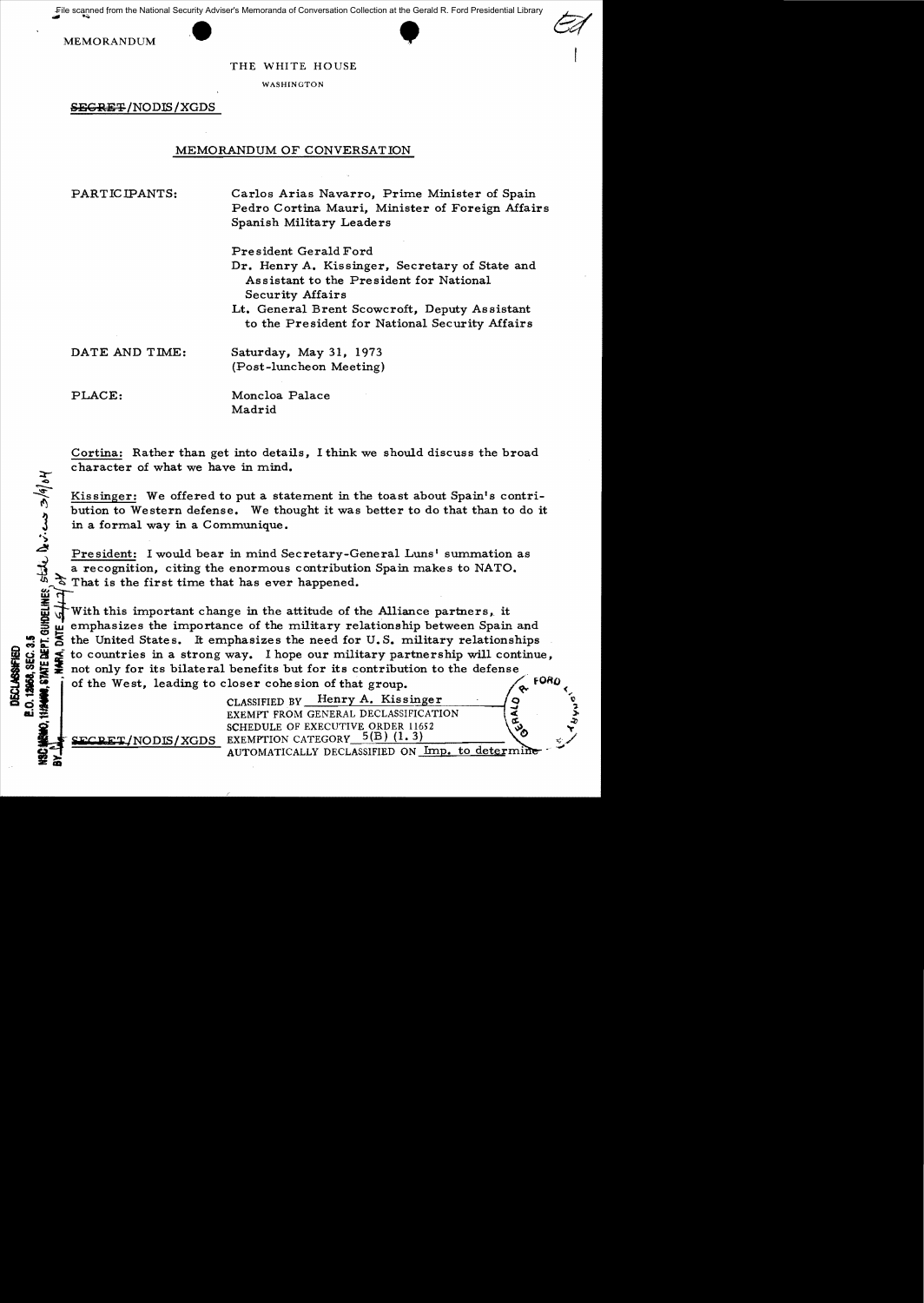## **element** / NOD**IS** / XGDS **2**

Cortina: I would like more words on your general idea. There still is a large difference between what was said inside the Council from what was said outside. Here we have a specific pressure to which we think the United States should respond. We think you should come up with a strong and specific statement of the relationship which would lead to some practical results. The Spanish people await such a result.

Kissinger: Now you see what I put up with! The Foreign Minister suggested that we say publicly what NATO said privately - - that our bilateral relations contribute to the defense of the West  $-$ - without being contradicted by other allies. I think we can do that. Second, the Foreign Minister asked if there could be some sort of liaison between Spanish officers and NATO military organizations. Luns and Haig thought something might be worked out, although nothing should be said yet until we can work out which organizations it could be and prepare the groundwork with the allies. But we will actively pursue this.

Cortina: I am not aspiring to that much but only that the United States is aspiring to a relationship with practical consequences.

[The meeting ended.]

## **BERET** /NODIS / XGDS

•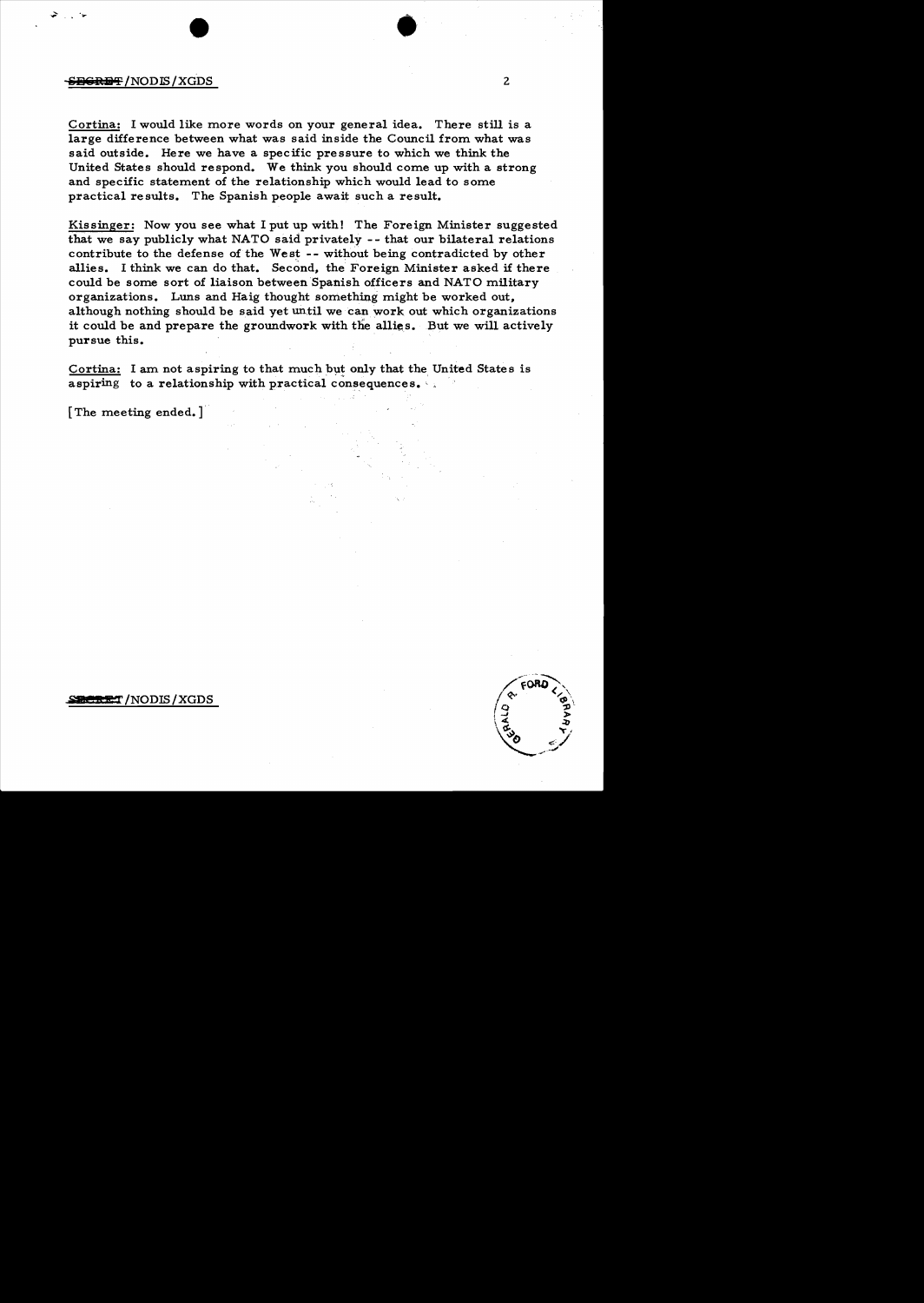Approved by S - JCove 10/29/75

<del>ECRET</del>/NODIS

SIS 7521877 GSS SENSITIVE-EUR(lO)

 $\mathcal{I}$ .

**DEPARTMENT OF STATE** 

# **Memorandum 01 Conversation**

DATE: May 31, 1975 TIME: 1:30 p.m. PLACE: General Franco's **SUBJECT:**  $\qquad \qquad$  Office in the Pardo

•

**PARTICIPANTS:** Spanish General Franco Prime Minister Arias Foreign Minister Cortina Ambassador Alba Marquis Perinat

> U.S. The President Secretary of State Kissinger Ambassador Stabler Assistant Secretary Hartman

> > (Plus two interpreters)

Distribution: S/S, WH(Rodman)

PRESIDENT: I want to thank you for the very warm welcome that I received at the airport. The ceremony was very impressive. The warmth and friendship which was accorded me by the welcoming crowds was very moving. I cannot thank you enough for the welcome of your people. Let me say, Your Excellency, that I bring to you the wishes of friendship of the American people. Our relationship in the diplomatic, economic and military areas is good today and we look forward to a fine continuation and an improved relationship in the future.

FRANCO: This is our desire as well.

PRESIDENT: While I am here I hope we can do the necessary things that will make this a certainty.

EUR: AAHartman:sr

*(Drafting Office and Offi(er)* 

FORM **DS-1254**<br>2 - 65

SECRET/NODIS

XGDS-1 **DBCLASSIFIND**<br>**E.O.** 12958, Sec. 3.5 State Dept. Guidelines *State Dev.* eur 3/1/04 **2. . NARA, Date** *1*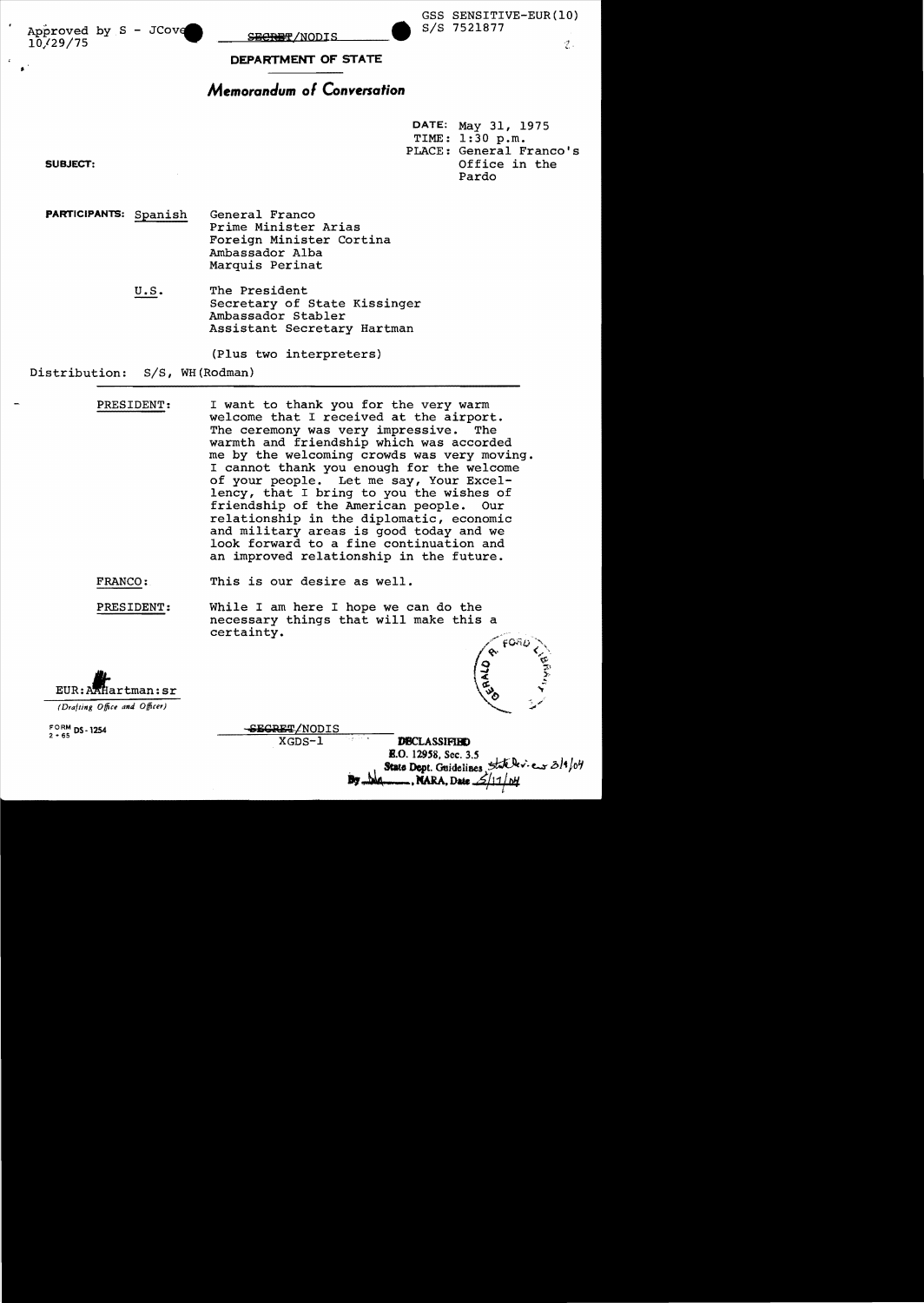#### -<del>SECRET</del>/NODIS

# $- 2 -$

FRANCO: I wish very sincerely for that as well.

- PRESIDENT: I have just come from an interesting meeting with our Alliance partners in Brussels. In those meetings there was a recognition of the fine military contribution that Spain is making to European defense by its participation in US/ Spanish bilateral arrangements.
- FRANCO: I am very gratified by the American efforts to convince Europe of the important role Spain plays.
- PRESIDENT: I detected a growing understanding of the importance of Spain in the overall general situation in Europe.
- FRANCO: The bigger countries seem to understand this quite well but it is not as true among the smaller countries. They appear to be victims of their own political sectarianism.
- PRESIDENT: Yes they seem to disapprove of this relationship but I think that will change.
- FRANCO: When the moment of truth comes those smaller countries will face the dangers. They do not seem to have any fighting or defense spirit and I believe they are infiltrated by Communists.
- PRESIDENT: I agree that the Communist threat is still serious and that is why in Brussels I stated that defense contributions are still necessary and that your contribution is significant for the defense of your country as well as for the rest of Europe. It is important for the united States to keep up its military strength

.~,.' ....' .~  $\ddot{\tau}$ **Y / Walnut** 

SE<del>CRET/</del>NODIS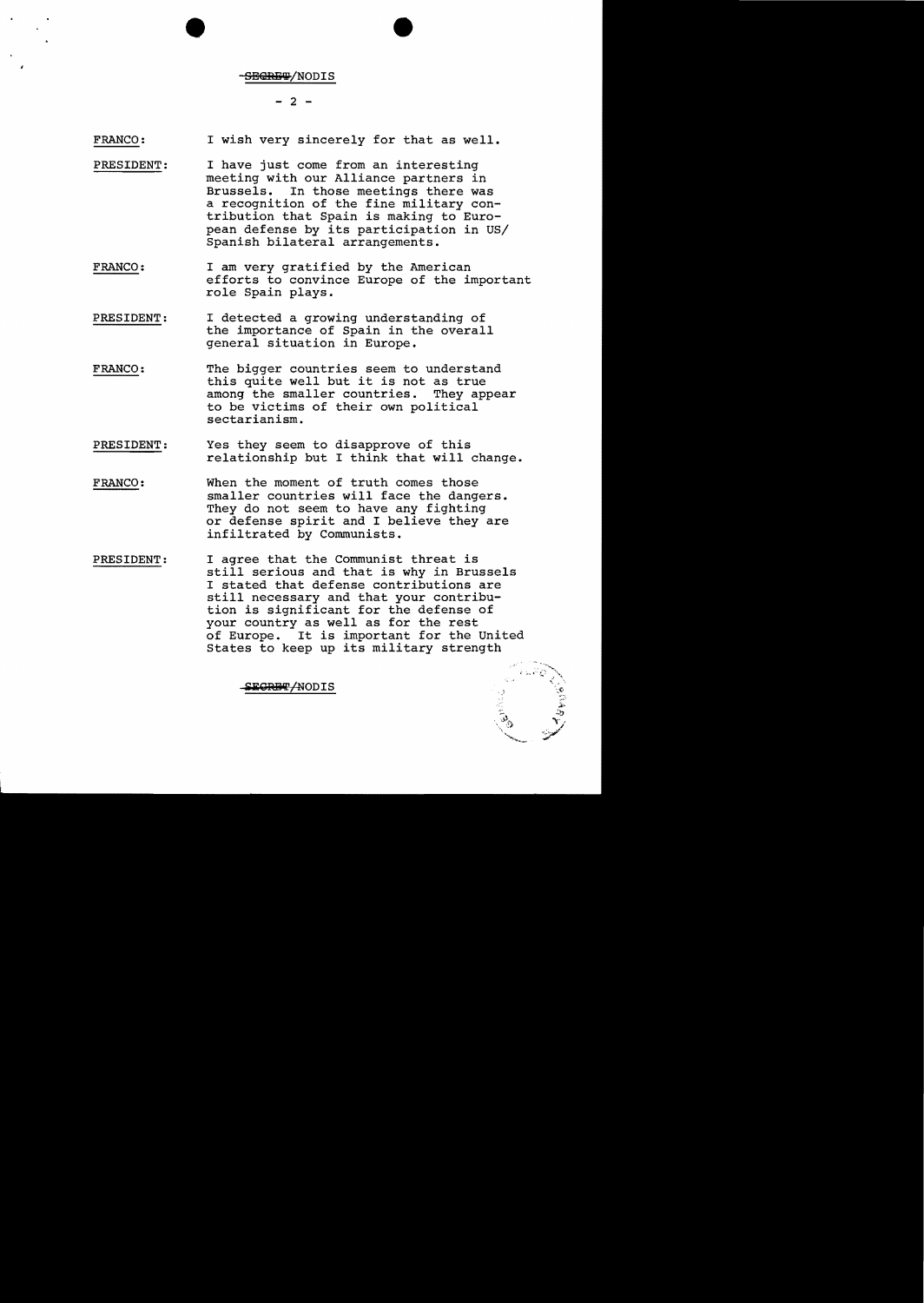#### <del>SECRET</del>/NODIS

# $- 3 -$

and remain sufficiently strong to keep the peace. We must make the Communist world understand that we will not permit any aggression or activity against any of our allies.

- FRANCO: We are convinced of the strength of the United States and that it has the means to win any struggle. We are not impressed by the malicious campaign in the press against the United States. We know that the United States is a powerful ally and has a record of making great sacrifices.....
- PRESIDENT: I thank you very much for saying that.
- FRANCO: Two times you have fought for your European allies and lately you have made great sacrifices for the sake of Vietnam.
- PRESIDENT: I am disturbed by the growing strength of Communist parties and their political activity in some European countries.
- FRANCO: Yes Communist infiltration is very big in some countries.
- PRESIDENT: I am particularly concerned about some of these elements which have come into Portugal for example.
- FRANCO: You are right--in Portugal the revolution has only started. The Portuguese people are really non-Communist but the Communists still have much influence.
- PRESIDENT: The recent vote which pleased us very much showed how small real Communist support is and yet they seem to have a significant impact and they are playing a dangerous role.

SEGREFI/NODIS

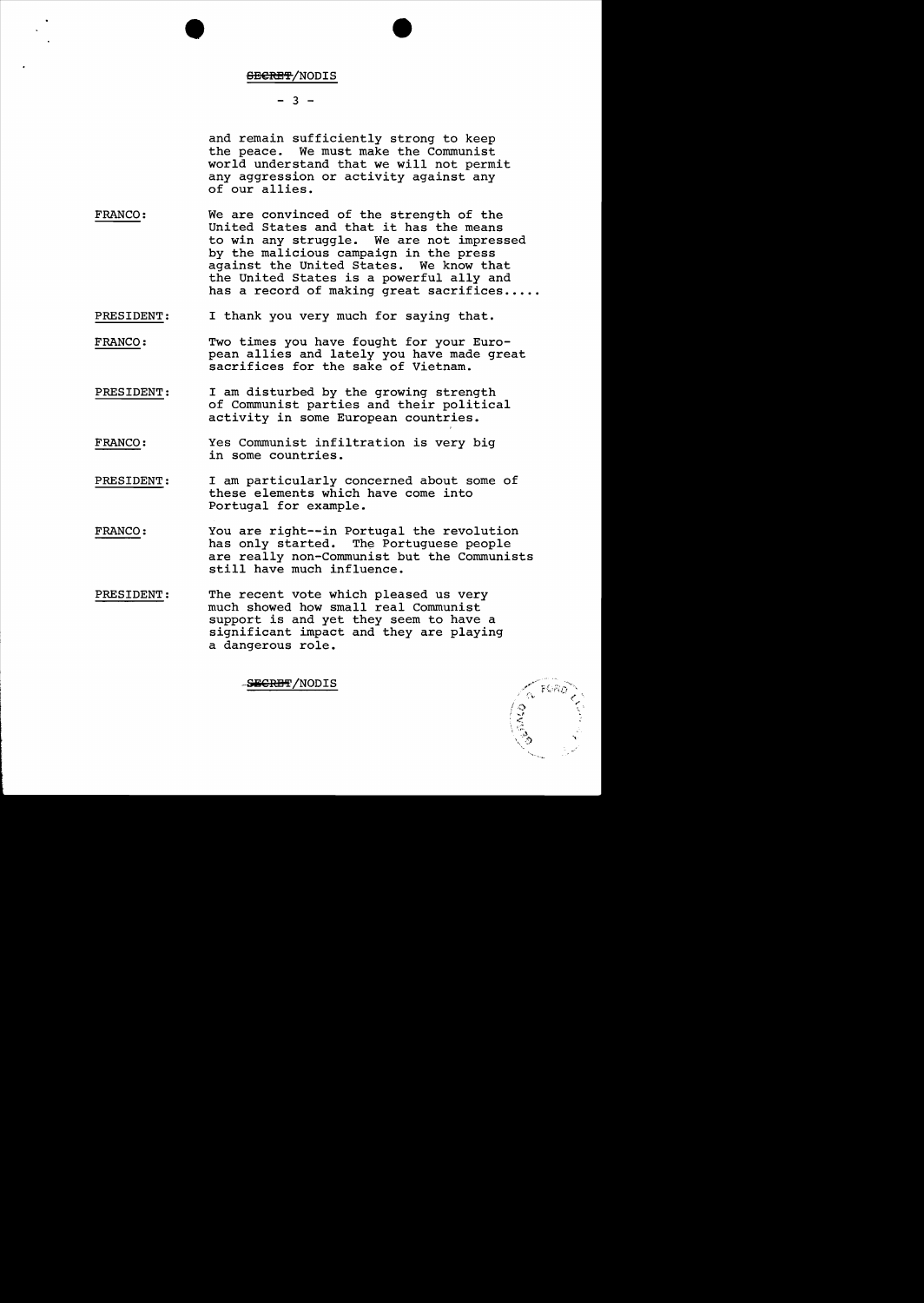# SEGRET/NODIS

 $-4$  -

- FRANCO: The idea of democracy has been harmed in Portugal but even the real strength of the moderate Socialists has been exaggerated because to their normal vote was added a great vote of the silent majority.
- PRESIDENT: Can moderation prevail in Portugal?
- FRANCO: For the time being we must let the revolu-<br>tion take its course. Things have not tion take its course. Things have not<br>yet become apparent. The economy will yet become apparent. certainly deteriorate. Any foreign intervention would go against the moderate forces because it would unite the Portuguese against them. But we must keep a close watch on the situation.
- PRESIDENT: Do you think any outside influence would be harmful?

FRANCO: Yes.

- PRESIDENT: Do you believe that the armed forces are influenced by the Communists?
- FRANCO: Because they call themselves armed forces we should not really believe that they are. There are adventurous elements in that they are not like real armed forces who like discipline and not anarchy.
- PRESIDENT: It would be tragic if the armed forces with Communist influence took over and prevented the people from establishing a new democratic government.
- FRANCO: Communism will be rejected because the people do not like violence.
- PRESIDENT: Are there strong military leaders who are anti-communist?

SEGRE#/NODIS

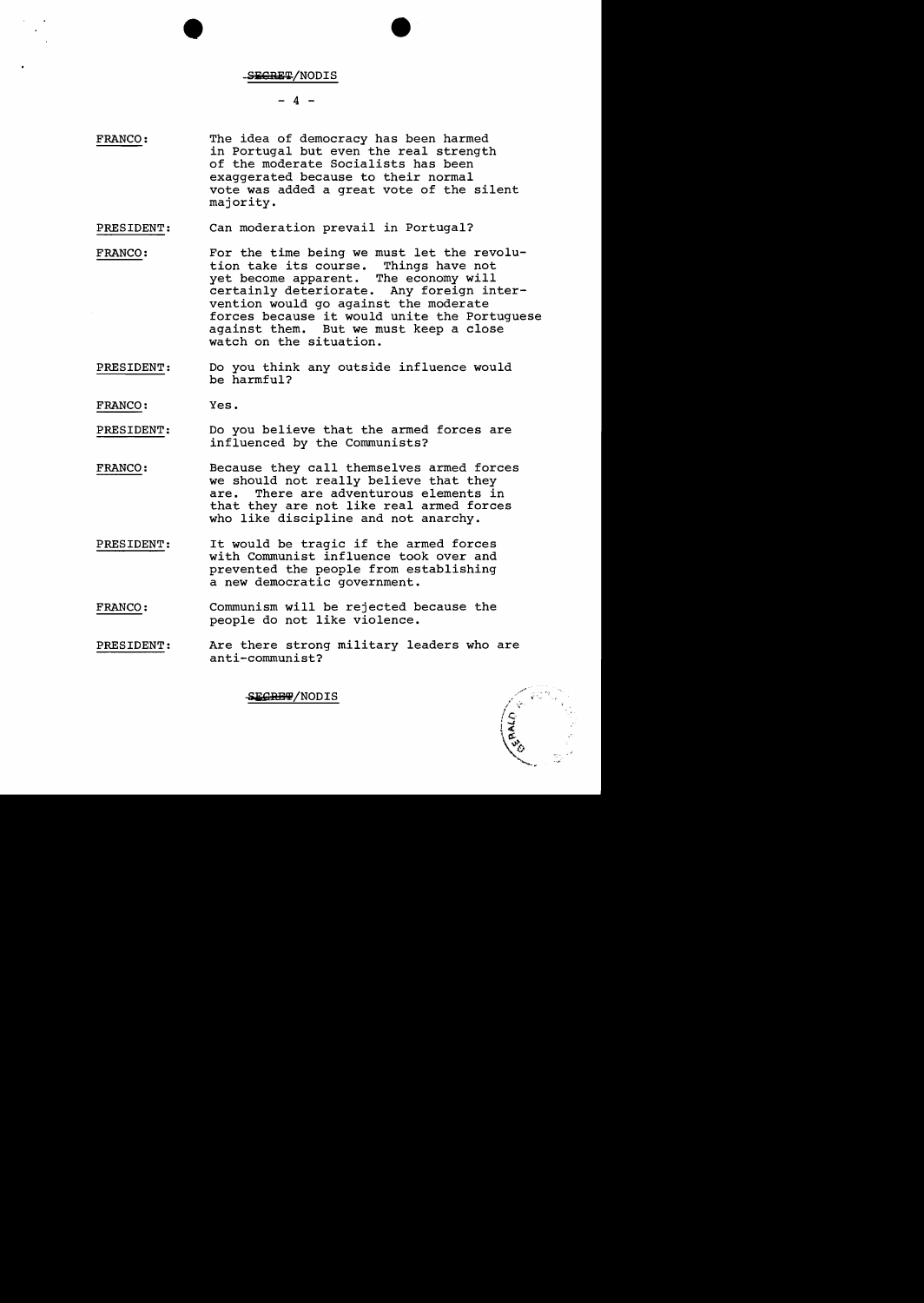#### SECRET/NODIS

 $-5 -$ 

FRANCO: No, but they can appear.

PRESIDENT: Do you think they could appear?

FRANCO: It depends on how events turn. Better than relying on the armed forces we should hope for the people. They have not yet felt the emptying of the stores and the difficult time that will come in the future.

PRESIDENT: Unfortunately if your hope for the people does not materialize and the Communists get hold of the government it may be too late for the people.

FRANCO: It is never too late.

- PRESIDENT: It would be better to start in a different direction than Portugal appears to be going.
- FRANCO: The trouble is that they haven't yet political movements that are developed. I hope there can be a way to generate a movement of people to protect the government and people before it is too late.
- PRESIDENT: We would be unhappy with a Communist government and I assume you would be and also Europe should be unhappy.

FRANCO: We all agree on Portugal.

PRESIDENT: We are looking forward to having dinner with you this evening. Are there any other subjects you wish to discuss?

FRANCO: All subjects are interesting.

PRESIDENT: We are concerned about the general economic situation not only in the United States but worldwide. We recognize that a recession

**SECRETY NODIS**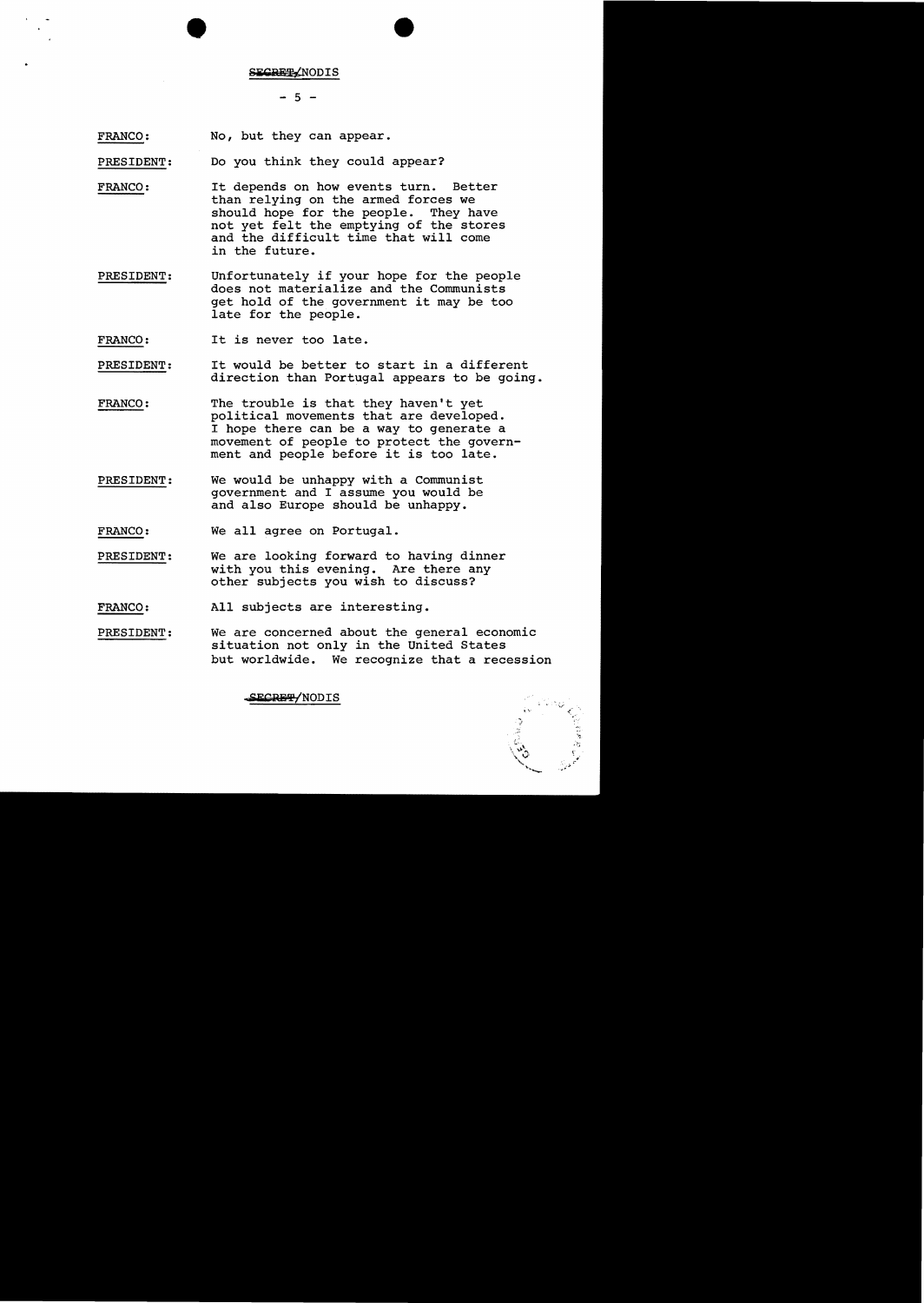# •

# $- 6 -$

or depression would be of great disturbance to the political structures of many countries. In our country we are showing an improvement and hopefully the situation will be better in four to six months.

- FRANCO: The troubles have greatly increased with the increase in the costs of energy and of course this has affected most of all the smaller countries.
- PRESIDENT: The increase in the cost of oil has had a serious affect on the highly industrialized countries as well.

I did wish to point out Your Excellency how significant our close military relationship is and in fact, we feel this is a significant relationship in meeting the common challenges of protecting the united States and also specifically Spain.

- FRANCO: I think exactly the same way and we trust that the negotiating teams will reach a satisfactory conclusion to their work.
- PRESIDENT: We hope so too. This is a very beneficial relationship. Now I want to thank you for the time you have given us and to say once again how pleased we have been with the welcome of the Spanish people. We look forward to seeing you again this evening.

SECRET/NODIS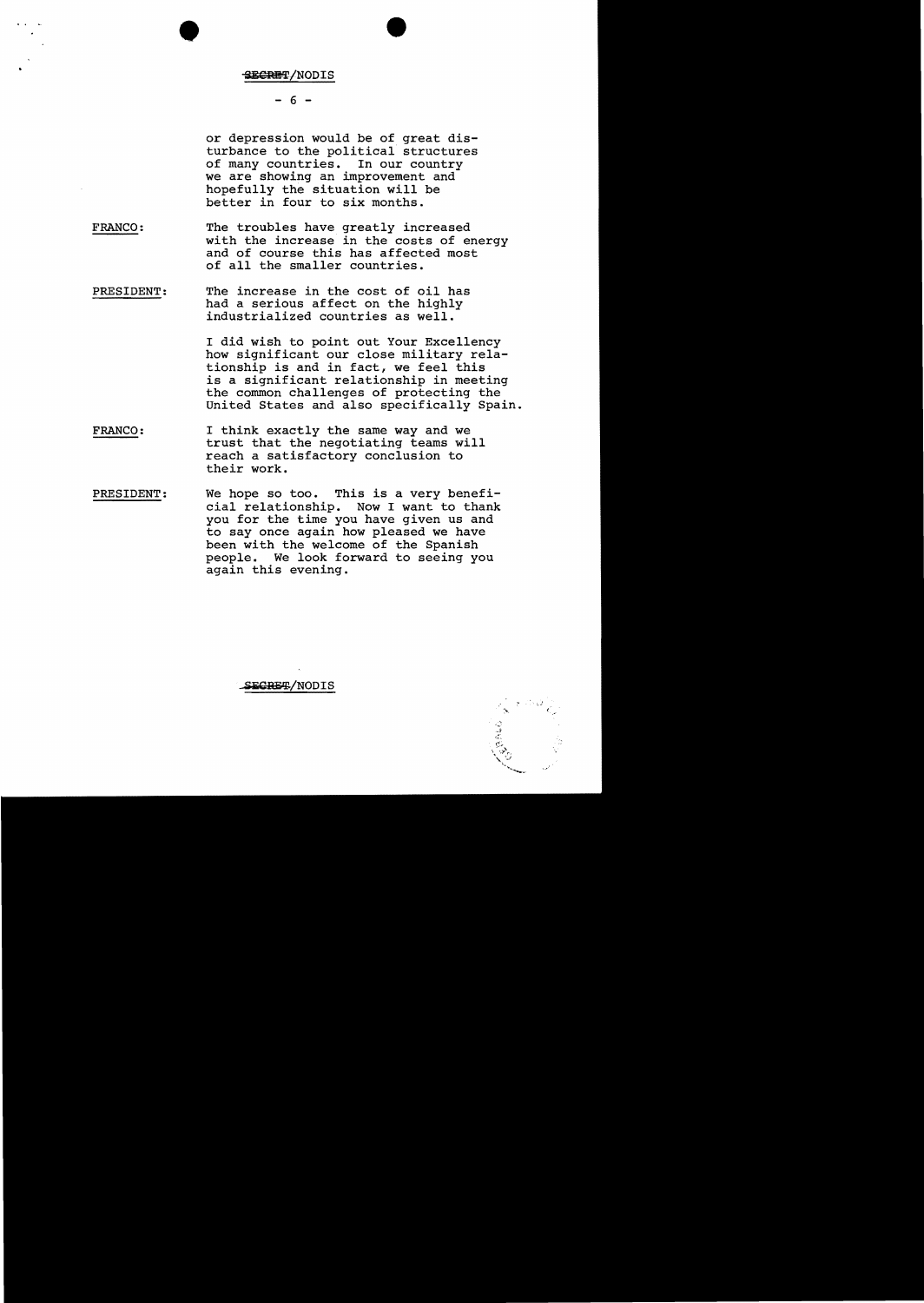Approved by S - JCove<br>10/29/75 rot29/75 .. ... SIS 7521878'

GSS SENSITIVE-EUR(10)<br>S/S 7521878

 $h$ 

**DEPARTMENT OF** STATE

# **MemoranJum** *01* **Conversation**

DATE: May 31, 1975 TIME: Approximately 3:45 p.m. SUBJECT: PLACE: Moncloa Palace

PARTICIPANTS: Spanish Prime Minister Arias Foreign Minister cortina Ambassador Alba

> U.S. The President Secretary Kissinger Ambassador Stabler

Distribution: S/S, WH(Rodman)

Meeting divided in two parts. Later meeting participants same as above plus the Chiefs of the three service on the Spanish side and Mr. Perinat. On the U.S. side - General Scowcroft and Mr. Hartman. (Ambassador Stabler will be sending notes on the first 'part of this conversation.)

- ARIAS: As Prime Minister I am inviting in the Chiefs of the General Staff so that they can listen and hear directly from you Mr. President the results of your discussions in Brussels.
- CORTINA: I wonder Mr. Prime Minister, because of the shortage of time, instead of discussing those questions again could we talk about two specific details. We should try to define the new outlook of the American relations and especially the acknowledgement of the Spanish contribution to Western defense. It is clear that there is an American recognition of this contribution. I do not believe that we should put this in a FOR

Ambassador Stabler:sjr

*(Drafting Office and Officer)* 

FORM DS-1254<br>2 - 65

SECRET/NODIS

 $XGDS-1$  **DBCLASSIPIED**<br> **B.O.** 12958, Sec. 3.5  $\frac{1}{2}$  :  $\frac{1}{2}$  :  $\frac{1}{2}$  :  $\frac{1}{2}$  :  $\frac{1}{2}$  :  $\frac{1}{2}$ **By** June Dept. Guidences,<br>**By** June 7, NARA, Date  $\frac{2}{11}$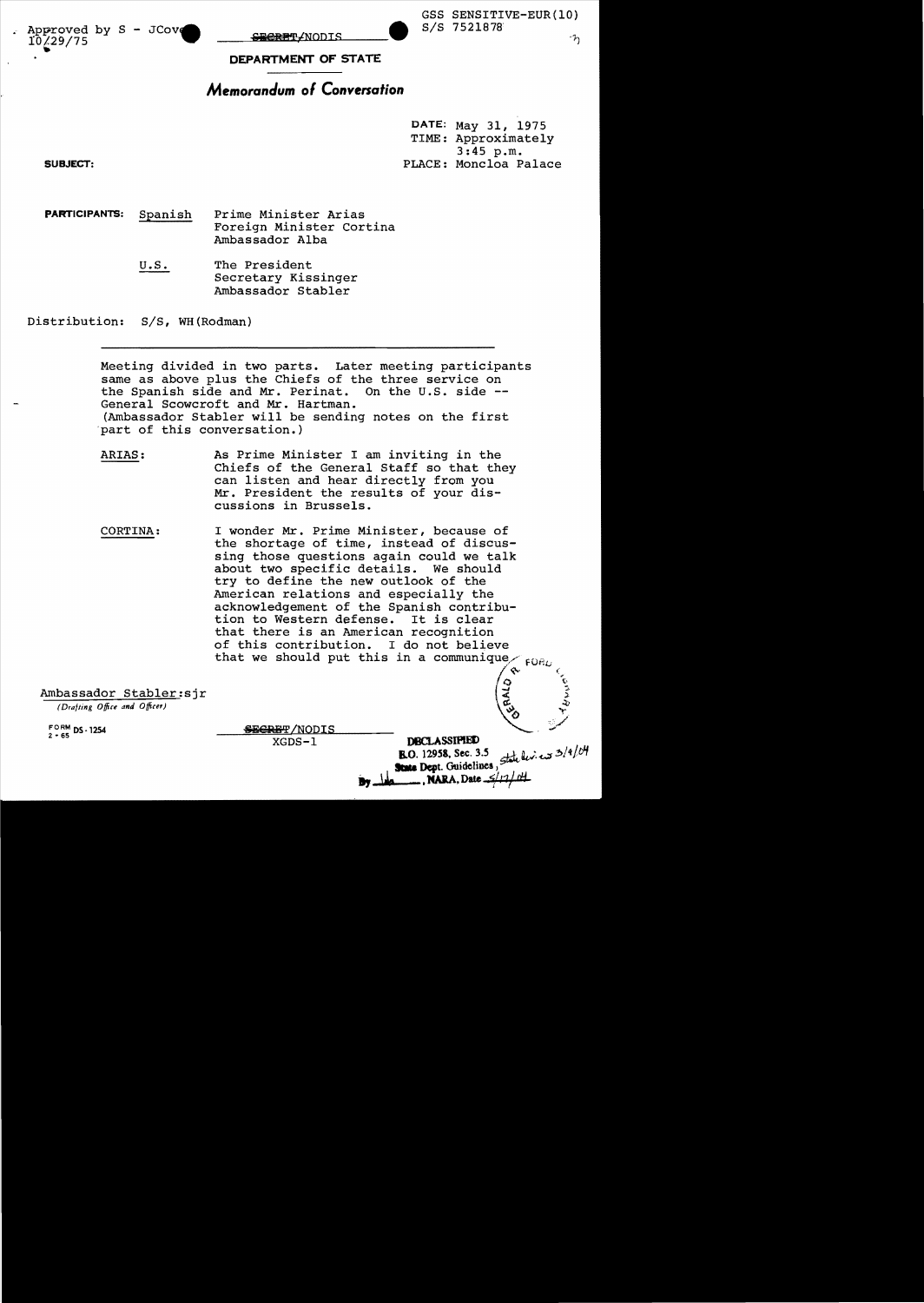## $- 2 -$

but if it could be in your remarks Mr. President at the dinner tonight that would be best.

•

SECRETARY: I talked to the Foreign Minister in the car and I mentioned your intervention in Brussels and the fact that you had pointed out the contribution that Spain was making to Western I told the Foreign Minister that there was a consensus view reflected in a statement by Secretary General Luns that the U.S.-Spanish bilateral relationship is important to the defense of the West and I told the Foreign Minister that we would say something to this effect in the toast tonight.

PRESIDENT: In my opening statement at the meeting of the Alliance, I stated the importance of our bilateral military relationship with Spain and its direct connection with the defense of Western Europe. It is interesting to note that in the summary given by Secretary General Luns he noted that there was a consensus that there is a direct relationship between the security of Western Europe and the bilateral U.S./Spanish military relationship. He used the word "unanimous" (all 15) recognition of the importance of our bilateral relationship to the security of Western Europe. I am told that this is the first time that this<br>has been recognized. It was of course has been recognized. stated in the Council--not publicly but it is my impression that this change of attitude can only be beneficial for Western Europe. This new attitude is pleasing to me and I am sure it will bear<br>fruit in the years ahead. With this fruit in the years ahead.

SE<del>CRET/</del>NODIS

 $\ddot{\circ}$ ......,..  $\setminus$   $\heartsuit$  ,  $\searrow$  9. ~''''''--~'.~.'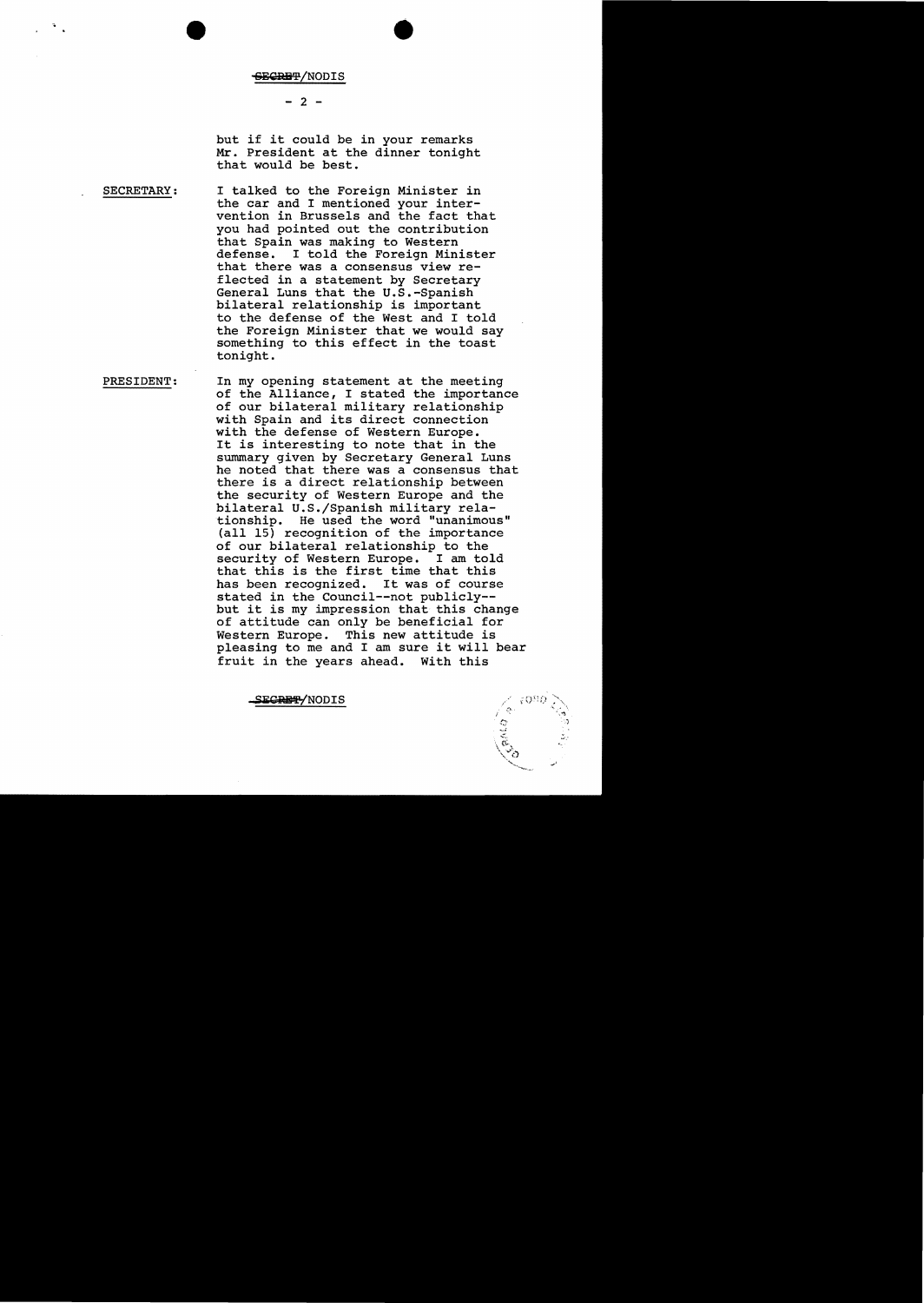, .

#### $- 3 -$

impression of change in the attitude of alliance members I think it emphasizes the importance of continuing a strong military relationship between<br>the United States and Spain. Our the United States and Spain. 20-year effort will pay dividends as other NATO countries recognize its need and importance. But I wish to emphasize the need for continuing our efforts in<br>a strong and effective way. I am a strong and effective way. confident that we will do so in our mutual interests and also in the interest of Europe. I look forward to gradual inclusion of Spain in western Europe so as to form a solid group which would meet the challenges from the Communist East.

- CORTINA: I agree on the principal points. There is a still larger difference inside NATO and outside. The United States has to acknowledge different moods. States has to adapt to the mood in Brussels. But here we have a press too. Our public and press are not always looking with favor on these arrangements. You could help to clarify this by a strong statement. You should make it clear that the U.S./Spanish relationship will reach a point where there must be practical consequences of the American recognition of the role played by the US-Spain relationship. The Spanish public wants this. Your expression of recognition of this relationship and its importance must have practical consequences.
- SECRETARY: Now you can see what I am up against (with the Foreign Minister). The Foreign Minister in Paris had two useful suggestions. First, the U.S. could make a

#### SECRET/NODIS

'j".)  $\zeta^{\frac{1}{2}}$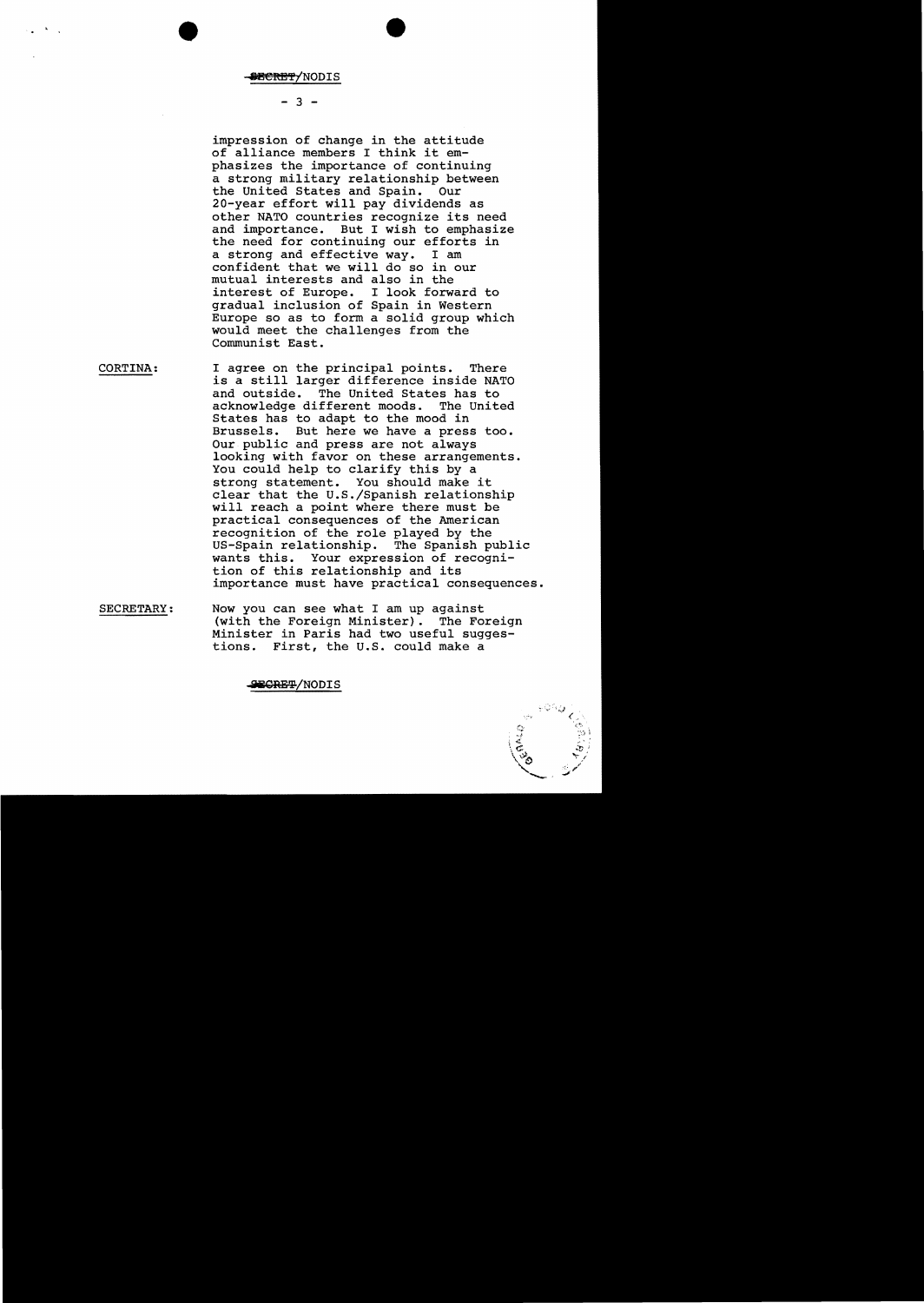.. •

#### $4 -$

statement--namely that our bilateral relationship is in the interests of Western defense and the Western European countries should not contradict this. We can work on this and there is a good chance of achieving it. Second there should be practical<br>liaison with NATO commands. I have liaison with NATO commands. talked to Secretary General Luns and General Haig. They think that something can be done but it would be a mistake to say anything prematurely before the allies are organized. We will study this but not announce anything until preparations have been<br>made. But we can head in this dire But we can head in this direction and I think we can make progress.

- PRESIDENT: Excuse me but I must leave to greet Prince Juan Carlos who is arriving in a few minutes and I will therefore have to leave after the interpretation of these last remarks.
- CORTINA: I do not wish that there be any mention at this time of the practical consequences.



<del>SECRET</del>/NODIS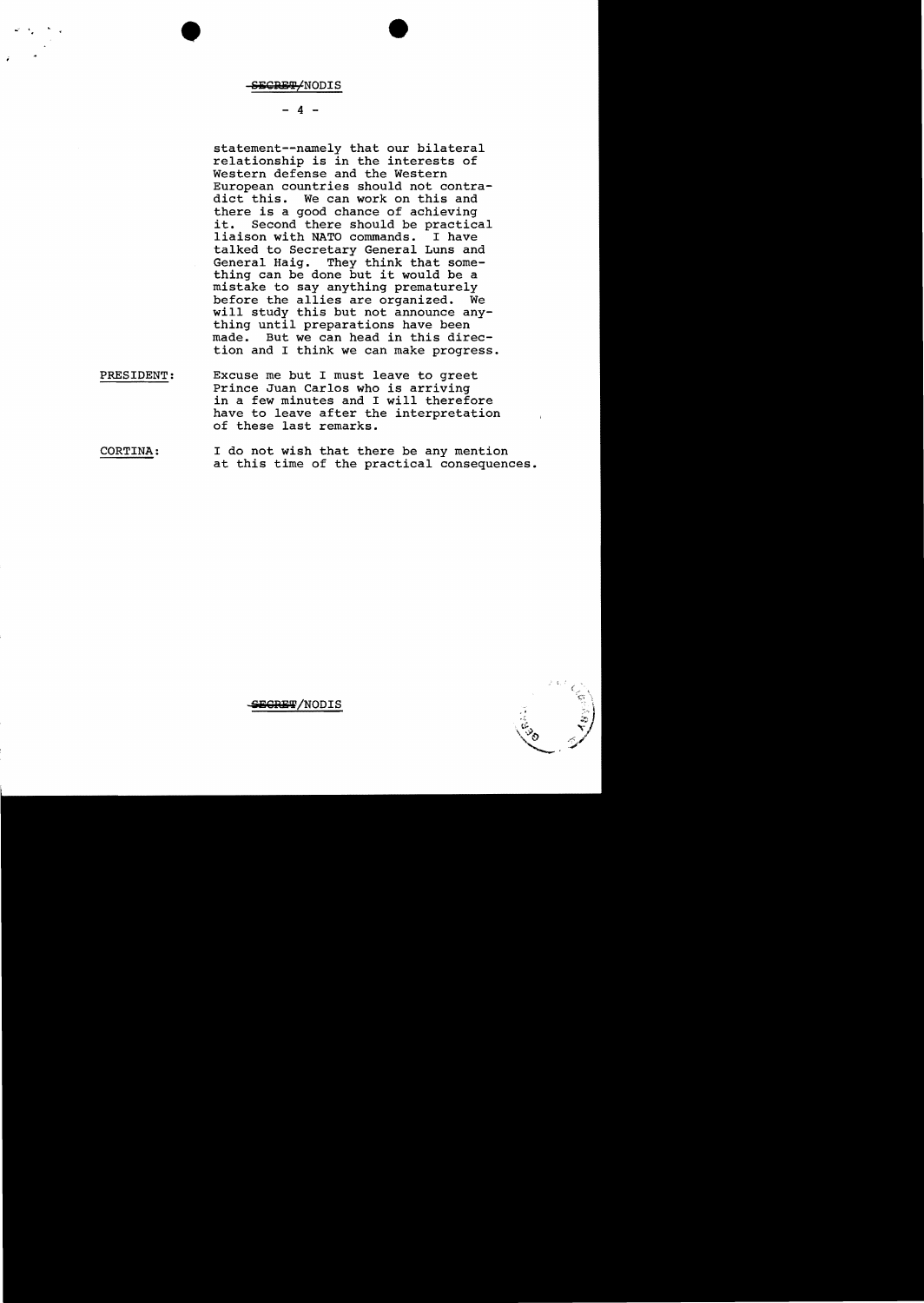N/ Aréas (Costrua/K Skreigk tolker (militan haders) Commentar de la Commentar détailes de trois de la procession de la marine de la maison de la maison de la maison de la maison de la maison de la maison de la maison de la maison de la maison de la maison de la maison de la Si Wester dez. Berker than in famme aray min <u>Crommique</u> Montiarel Luns permetin au citier monsion Was of entremetin Spaces makes & NATO. Find Come that he em lauppland ce/this ragatant change in attitude of attorne patrices, it impleases a importante of a usil de Matriobio lat Space l'impresion wilfr or will what why to contrain on in a strong any - I hope am unity expectication will crowtain motomy for its foldered burghts but for its deretributions of the Depouse qu'Ules la loi à clan aurig tous prop. C firmal like more cembre your pour l'esterne There still a large dig bet what said inside Comment that from containte, the wie have off of openific presence to which wathing cod comstand ropeand we think you double and up of rebid month had to some quaction results. Ma Sp. people comment sunch a result. I Tom you to see what I try W. Thee FIN temporal as say publishing what Noels - and consolt - Tout Conditions ceptions wanted to By of west world believe controlation by atthe correct details and can Or chart, 2 nd det is cFM asked of these and but some sent of handern Htop offering & Note

**DECLABRITED** E.O. 12956, SEC. 3.5 NSC MEMO, 11/24/98, STATE DEPT. GUIDELINES, State Pw. ers 3/9/04  $BV$   $\frac{1}{4}$  NARA. DATE  $\frac{1}{4}$  o<sup>1</sup>